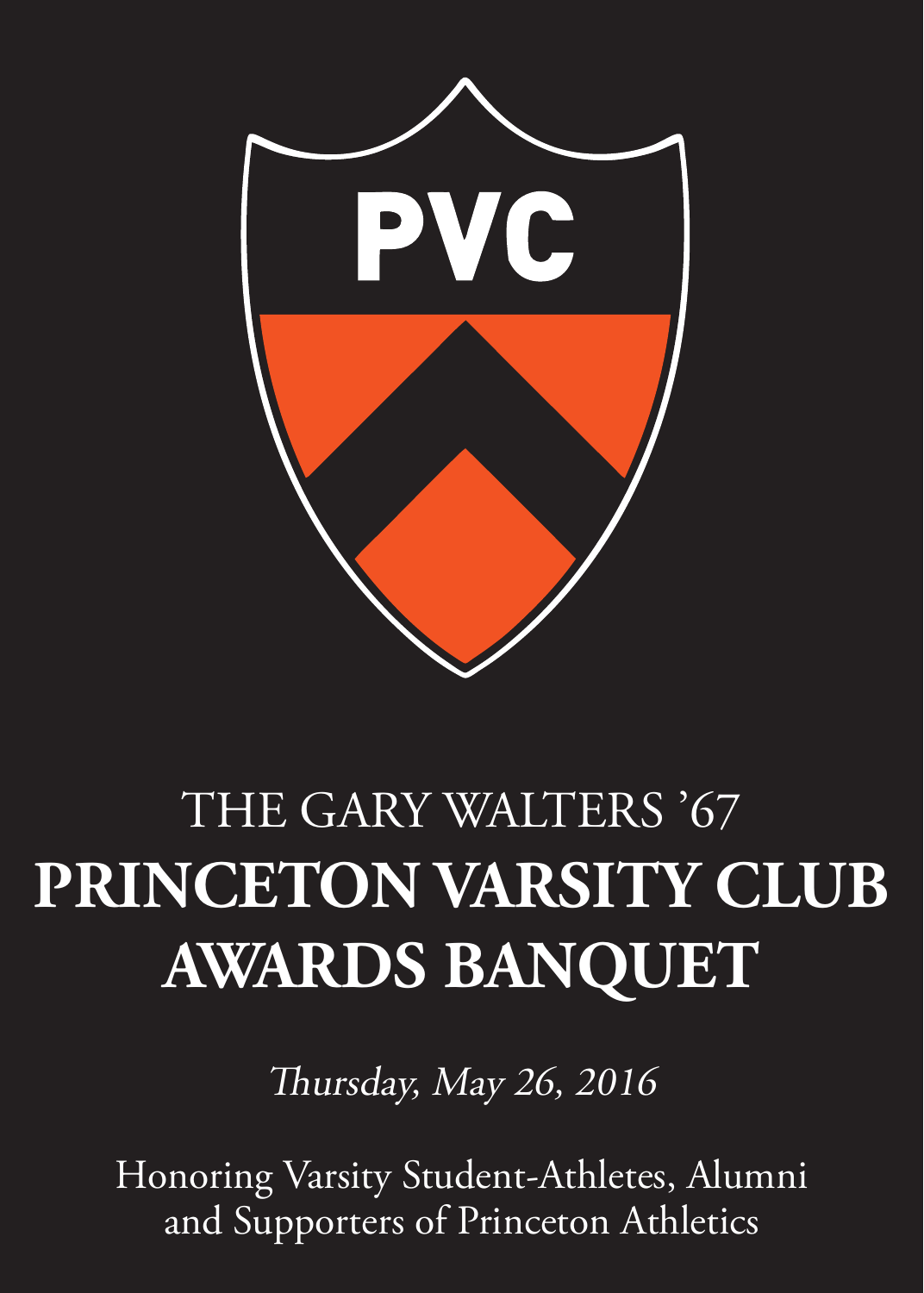*Featuring the presentation of the following awards:*

## **Class of 1916 Cup**

Awarded to the Princeton varsity letter winner who, continuing in competition in his or her senior year, achieved at graduation the highest academic standing.

### **Marvin Bressler Award**

Awarded to that member of the Princeton family who, through heartfelt support of the University's student-athletes and coaches, best embodies a belief in the lifelong lessons taught by competition and athletics, as a complement to the overall educational mission.

### **Art Lane '34 Award**

Awarded to an undergraduate athlete in recognition of his or her selfless contribution to sport and society.

### **Class of 1967 PVC Citizen-Athlete Award**

Presented by the Princeton Varsity Club for selfless and noble contributions to sport and society.

### **C. Otto von Kienbusch Award**

Awarded annually to a Princeton senior woman of high scholastic rank, who has demonstrated general proficiency in athletics and the qualities of a true sportswoman.

### **William Winston Roper Trophy**

Awarded annually to a Princeton senior man of high scholastic rank, outstanding qualities of sportsmanship and general proficiency in athletics.

> *Additional programming will include the senior keynote address and senior highlight video*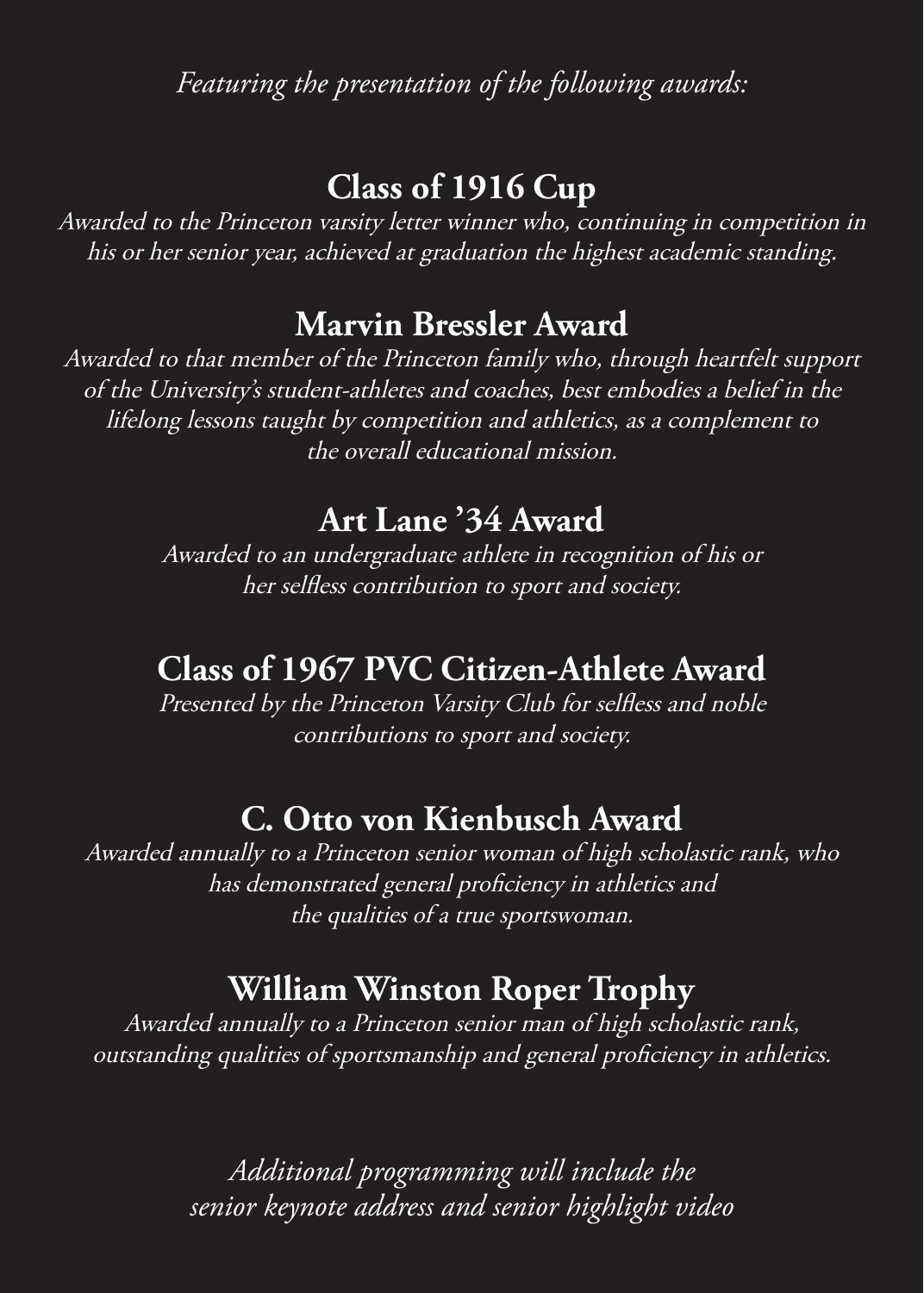# *Please join us for*

# THE GARY WALTERS '67 **PRINCETON VARSITY CLUB AWARDS BANQUET**



# **THURSDAY, MAY 26, 2016 5:00 P.M. RECEPTION 6:30 P.M. DINNER & PROGRAMMING**

# **CLEVELAND TOWER ~ GRADUATE COLLEGE 88 COLLEGE ROAD WEST**

*Business Casual or Reunions Attire*

*For questions, contact Brendan Van Ackeren at 609.258.3594, email pvc@princeton.edu or visit www.PrincetonVarsityClub.org*